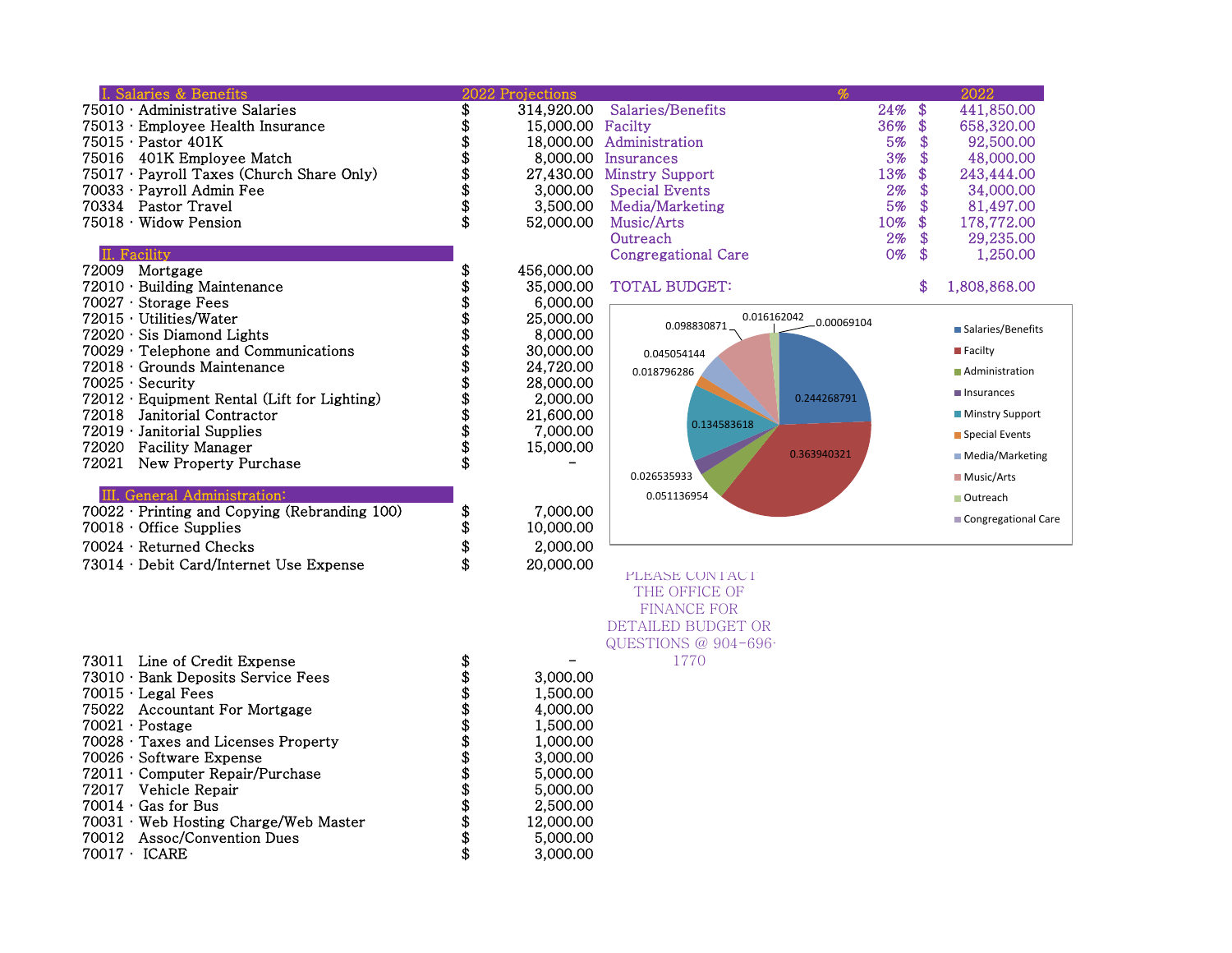| 71015 | $71011 \cdot$ Church Love Offering (Visiting)<br>71013 · Honorariums (Guest Pastors)<br>71014 · Sunday School/Books<br>Purchase of New Bus | 8888           | 1,500.00<br>3,500.00<br>2,000.00 |
|-------|--------------------------------------------------------------------------------------------------------------------------------------------|----------------|----------------------------------|
|       | <b>IV:</b> Insurances:                                                                                                                     |                |                                  |
|       | 72013 · Property Insurance                                                                                                                 |                | 30,000.00                        |
|       | 72016 · Vehicle Insurance                                                                                                                  | \$<br>\$       | 15,000.00                        |
|       | 75019 · Workers Compensation Insurance                                                                                                     |                | 3,000.00                         |
|       | Ministry Support Division:                                                                                                                 |                |                                  |
| 73015 | Grant Writer                                                                                                                               |                | 4,200.00                         |
|       | 74011 · APEL Health Services                                                                                                               |                | 12,000.00                        |
| 74012 | <b>Bishops Walk</b>                                                                                                                        |                |                                  |
|       | 74016 · Repass Expenses                                                                                                                    |                | 3,000.00                         |
|       | 74026 · Summer Camp                                                                                                                        |                | 52,800.00                        |
|       | 74028 · Vacation Bible Study                                                                                                               |                |                                  |
|       | $74009 \cdot$ Youth Center<br>74029 · Youth Ministry                                                                                       |                | 2,000.00                         |
|       | 74031 · Hour of Power                                                                                                                      |                |                                  |
| 74032 | <b>Grief Ministry</b>                                                                                                                      |                | 500.00                           |
| 74033 | Pastoral care                                                                                                                              |                |                                  |
| 74034 | <b>Womens Conference</b>                                                                                                                   |                |                                  |
| 74034 | Mens Conference/Man Cave                                                                                                                   |                | 300.00                           |
| 74035 | Ministry Support Team                                                                                                                      |                | 54,200.00                        |
| 74036 | After School Program                                                                                                                       |                | 114,444.00                       |
|       | VI. Special Events Division:                                                                                                               |                |                                  |
|       | 74014 · Family and Friends Day                                                                                                             |                | 10,000.00                        |
|       | 74012 · Pastor Anniversary                                                                                                                 |                | 5,000.00                         |
| 74013 | Church Anniversary 102/103                                                                                                                 | <b>8888888</b> | 5,000.00                         |
|       | 74024 · Scholarship Fund/Banquet                                                                                                           |                | 7,000.00                         |
| 74037 | Fellowships                                                                                                                                |                | 3,000.00                         |
| 74039 | Back2School                                                                                                                                |                | 1,000.00                         |
| 74040 | October Fest                                                                                                                               |                | 3,000.00                         |
|       |                                                                                                                                            |                |                                  |
|       | VII. Media & Marketing                                                                                                                     |                |                                  |
| 75023 | Audio/Visual Equip Lease                                                                                                                   |                | 12,638.00                        |
| 75024 | <b>TV/Radio Advertising</b>                                                                                                                | \$\$\$         |                                  |
| 75205 | Voice Overs                                                                                                                                |                | 7,200.00                         |
| 75206 | Media Support Team                                                                                                                         |                | 61,659.00                        |
|       | VIII. Music & Arts                                                                                                                         |                |                                  |
|       | 74021 · Equipment Purchase                                                                                                                 |                | 4,000.00                         |
| 74022 | <b>Equipment Repair</b>                                                                                                                    | \$\$\$\$       | 2,000.00                         |
| 74009 | Christmas Production                                                                                                                       |                | 2,500.00                         |
| 74010 | Music Support Team                                                                                                                         |                | 170,272.00                       |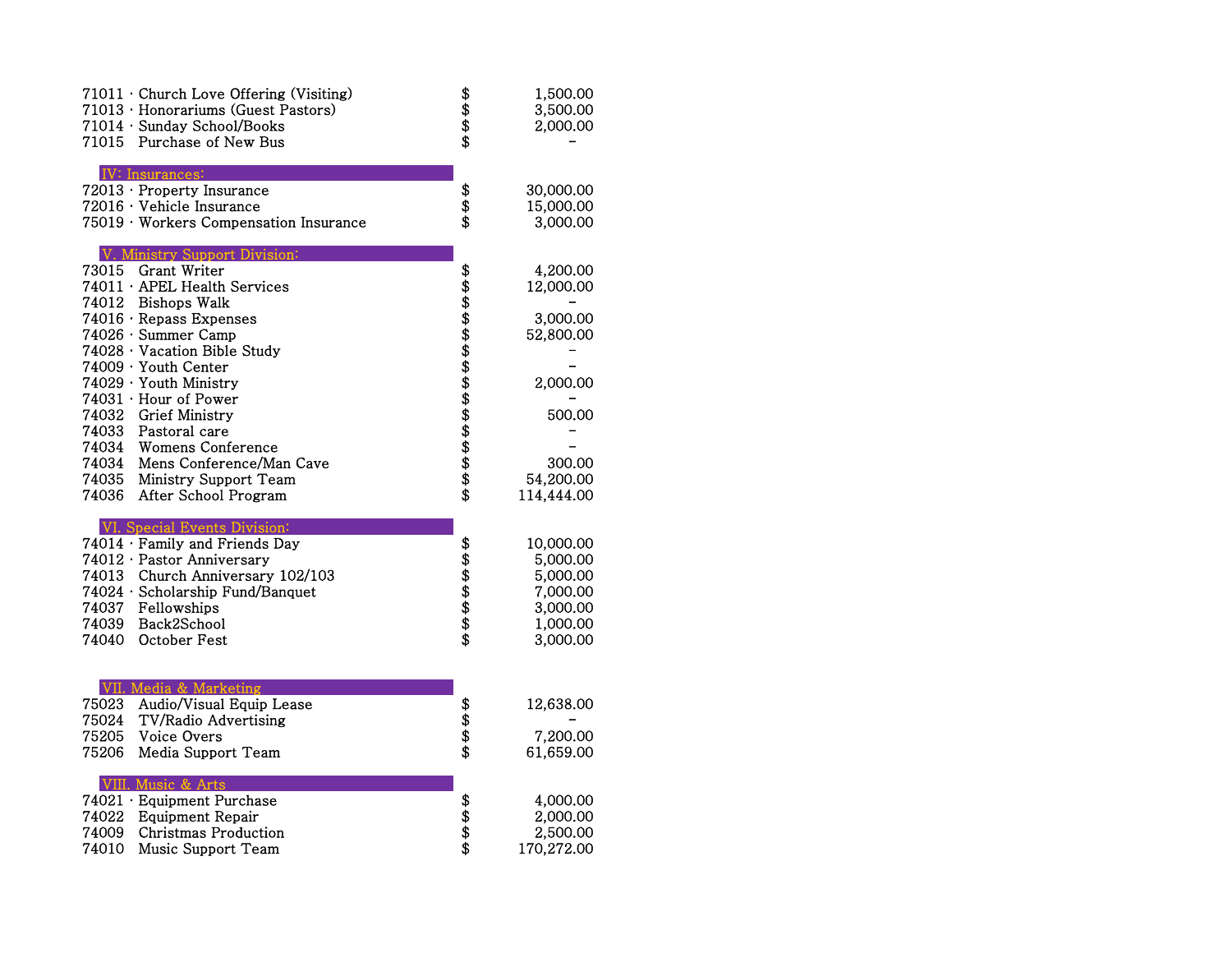|       | <b>Outreach Davison</b><br>74033 Outreach/Evangelism |                  | 2,000.00        |  |
|-------|------------------------------------------------------|------------------|-----------------|--|
|       | $74018 \cdot$ Home/Foreign Missions/Feeding          |                  | 10,000.00       |  |
|       | 74007 Prison Ministry                                |                  | \$              |  |
|       | $74034 \cdot$ Seniors Saints                         |                  | 1,000.00        |  |
|       | 74035 Clothes Closet                                 |                  | \$<br>500.00    |  |
|       | 74036 Outreach Support Staff                         |                  | \$<br>15,735.00 |  |
|       | Congregational Care Division                         |                  |                 |  |
| 74036 | Ushers                                               |                  | 250.00          |  |
| 74037 | Communion                                            |                  | \$<br>500.00    |  |
| 74038 | <b>Nurses</b>                                        |                  | \$<br>500.00    |  |
|       |                                                      | Total Budget: \$ | 1.808.868.00    |  |
|       |                                                      |                  |                 |  |